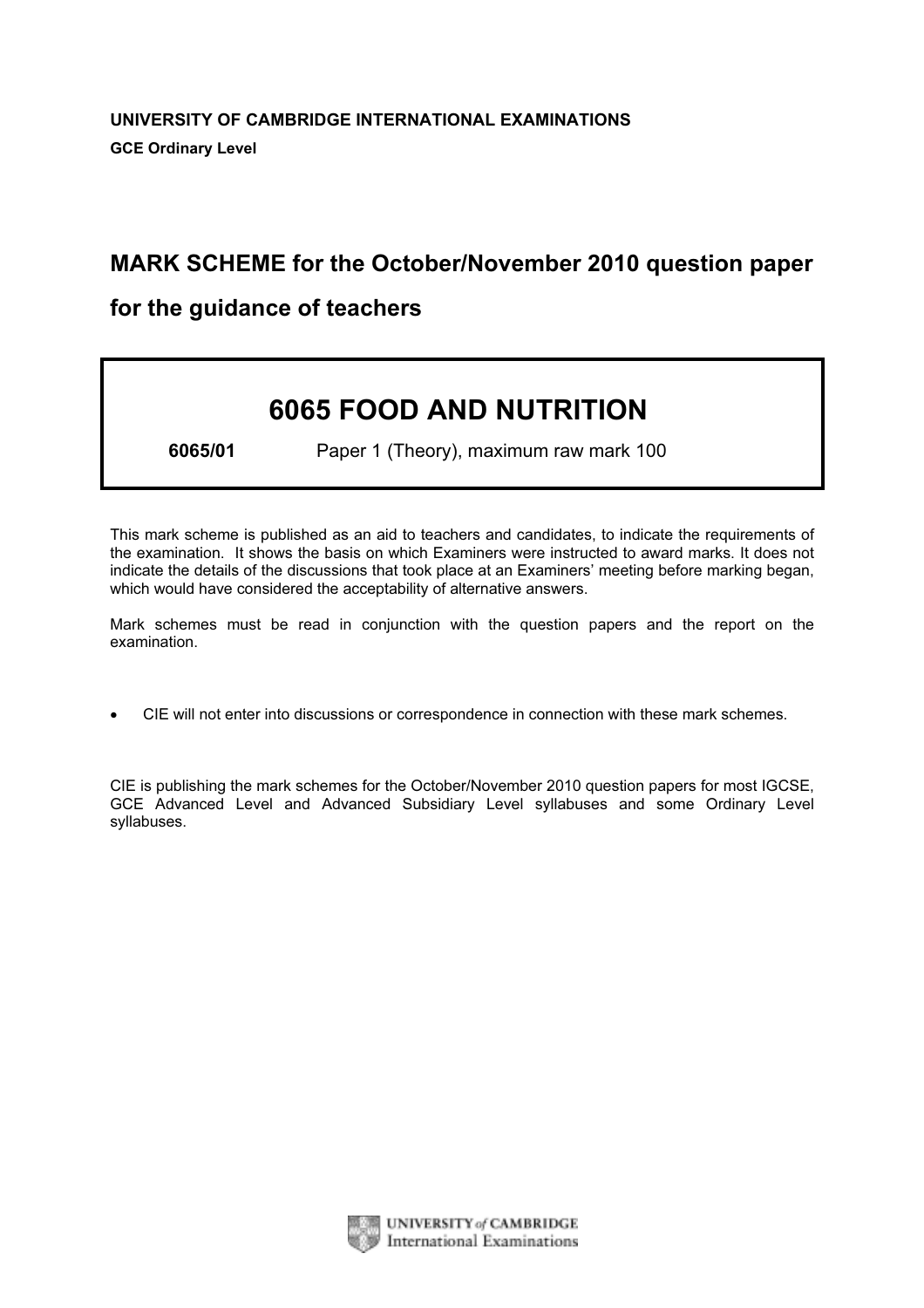| <b>Mark Scheme: Teachers' version</b>                                                                                                                                                                                                                                                                                                                                                                                    | <b>Syllabus</b>                                | Paper                                                                                                                                                                                                                                                                     |
|--------------------------------------------------------------------------------------------------------------------------------------------------------------------------------------------------------------------------------------------------------------------------------------------------------------------------------------------------------------------------------------------------------------------------|------------------------------------------------|---------------------------------------------------------------------------------------------------------------------------------------------------------------------------------------------------------------------------------------------------------------------------|
|                                                                                                                                                                                                                                                                                                                                                                                                                          | 6065                                           | 01                                                                                                                                                                                                                                                                        |
| <b>Elements in fat</b><br>carbon - hydrogen - oxygen<br>$3 \times 1$ mark                                                                                                                                                                                                                                                                                                                                                |                                                | $[3]$                                                                                                                                                                                                                                                                     |
| <b>Functions of fat</b><br>energy<br>energy reserve<br>protects vital organs<br>insulates / preserves body heat / warmth<br>solvent for fat soluble vitamins / ADEK<br>increases calorific value of food without adding bulk<br>provides texture to food<br>gives flavour to food<br>gives a feeling of fullness (satiety) after a meal<br>slows down digestion<br>formation of cell membranes etc.<br>$3 \times 1$ mark |                                                | $[3]$                                                                                                                                                                                                                                                                     |
| <b>Saturated fat</b><br>contains maximum amount of hydrogen<br>molecule has only single bonds / no double bonds<br>(may show on a diagram)<br>solid (at room temperature)<br>usually from animals<br>contains cholesterol<br>3 points                                                                                                                                                                                    |                                                | $[2]$                                                                                                                                                                                                                                                                     |
| <b>Monounsaturated fat</b><br>molecule can accept more hydrogen<br>molecule has one double bond<br>(may show on diagram)<br>liquid (at room temperature)<br>plant origin<br>3 points<br>e.g. olive oil - avocado oil, rapeseed oil/canola<br>1 point                                                                                                                                                                     |                                                | $[2]$                                                                                                                                                                                                                                                                     |
| <b>Polyunsaturated fat</b><br>molecule can accept more hydrogen<br>molecule has more than one double bond<br>(may show on diagram)<br>liquid (at room temperature)<br>usually plant - or fish origin<br>3 points<br>safflower<br>1 point                                                                                                                                                                                 |                                                | $[2]$                                                                                                                                                                                                                                                                     |
|                                                                                                                                                                                                                                                                                                                                                                                                                          | GCE O LEVEL - October/November 2010<br>1 point | e.g. butter – lard – dripping – suet – cocoa butter – coconut oil – palm oil<br>e.g. sesame seed oil – sunflower seed oil – maize oil – palm oil – peanut oil – soya bean<br>oil – nut oil (or named e.g.) – oily fish (or named e.g.) – fish liver oil (or named e.g.) – |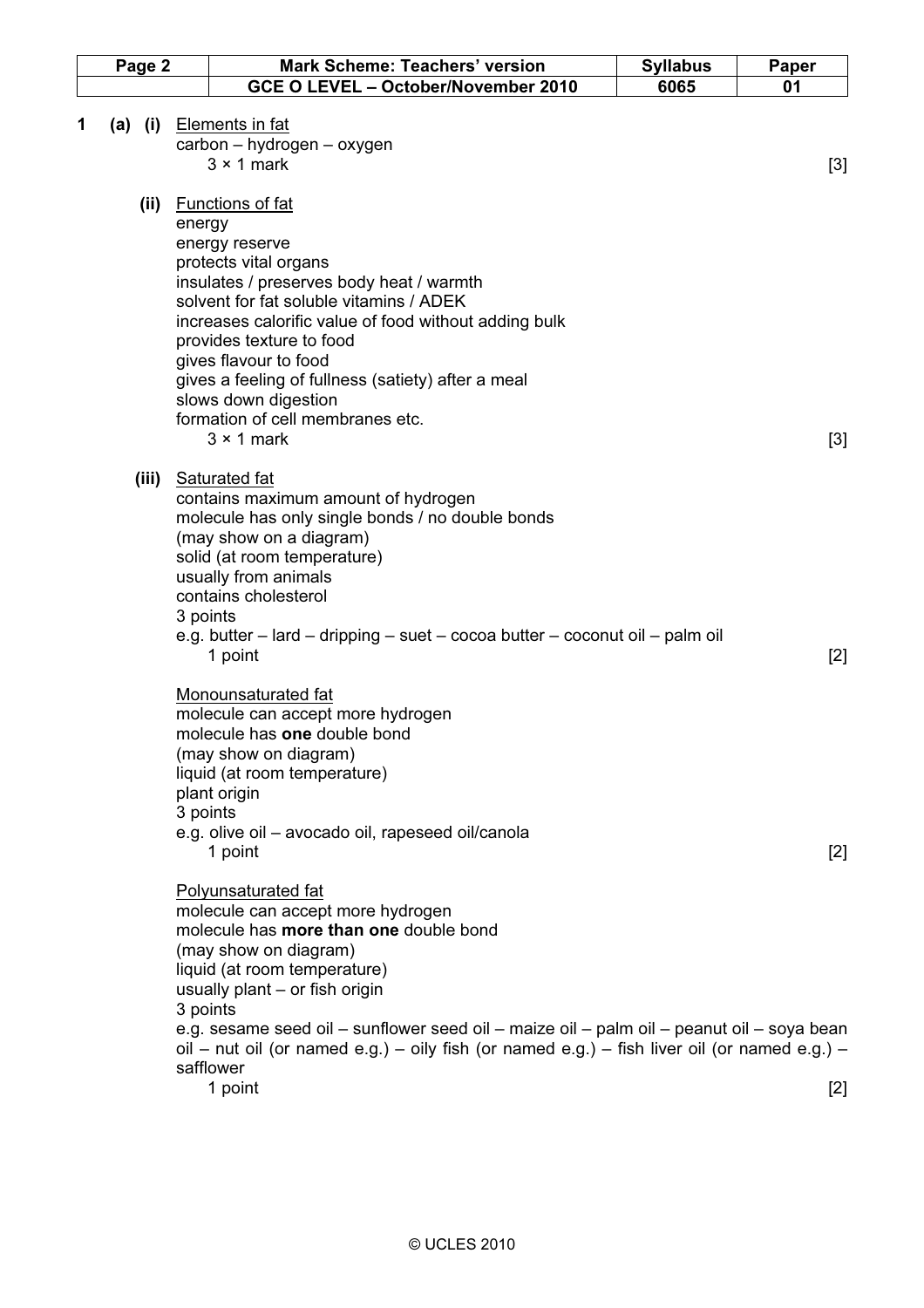| Page 3    |  | <b>Mark Scheme: Teachers' version</b>                                                                                                                                                                                                                                                                                                                                                                                                                                                                                                                                                                                                                                                    | <b>Syllabus</b>     | Paper |
|-----------|--|------------------------------------------------------------------------------------------------------------------------------------------------------------------------------------------------------------------------------------------------------------------------------------------------------------------------------------------------------------------------------------------------------------------------------------------------------------------------------------------------------------------------------------------------------------------------------------------------------------------------------------------------------------------------------------------|---------------------|-------|
|           |  | GCE O LEVEL - October/November 2010                                                                                                                                                                                                                                                                                                                                                                                                                                                                                                                                                                                                                                                      | 6065                | 01    |
| (iv)      |  | Digestion and absorption of fat<br>in duodenum - bile - from liver - stored in gall bladder - emulsifies fat - increases<br>surface area – breaks into small droplets – lipase – from pancreatic juice – converts fat<br>to fatty acid - and glycerol<br>in ileum $-$ lipase $-$ from intestinal juice $-$ converts fat to fatty acid $-$ and glycerol<br>in the ileum – finger-like projections – villi – contain lacteal – connected to lymphatic<br>system $-$ absorbs glycerol and fatty acid $-$ recombine to form fats $-$ mix with lymphatic<br>fluid $-$ join blood circulation $-$ as insoluble fat<br>$10 \times 1$ point                                                      | 2 points = $1$ mark | [5]   |
|           |  | (v) Reasons for reducing saturated fat<br>contains cholesterol – deposited on artery walls – narrows – blocks – may cause CHD /<br>heart attack – hypertension – strokes – excess fat is stored – under skin – as adipose<br>tissue – around internal organs – obesity / weight gain – breathless – problems during<br>surgery - low self-esteem etc.<br>$8 \times 1$ point                                                                                                                                                                                                                                                                                                              | 2 points = $1$ mark | [4]   |
|           |  | (vi) Ways to reduce saturated fat<br>less red meat / beef / pork /lamb – white meat / fish instead of red meat – trim fat from<br>meat – do not fry foods in lard / butter / dripping – grill instead of fry – use plant oils (or<br>named e.g.) to fry - named food, e.g. bacon, sausages, chops - reduce consumption of<br>chocolate – eat fewer cakes / biscuits / pastries – avoid avocado<br>reduce butter / margarine in recipes – eat fewer eggs – consume less butter / cheese –<br>choose low-fat products e.g. yoghurt / cheese - use skimmed milk - spread butter<br>thinly $-$ use low-fat spreads $-$ do not add butter to cooked vegetables $-$ etc.<br>$6 \times 1$ point | 2 points = $1$ mark | $[3]$ |
| $(b)$ (i) |  | Importance of Non-Starch Polysaccharide / NSP (dietary fibre)<br>absorbs water – in colon – making faeces soft – and bulky – and easy to expel –<br>regularly $-$ helps to clear waste $-$ binds food residues $-$ stimulates peristalsis $-$ gives<br>muscles something to grip – prevents constipation – hernias – haemorrhoids – cancer of<br>colon - diverticular disease - varicose veins etc.<br>helps to remove toxins – reduces cholesterol – gives feeling of fullness etc.<br>8 points                                                                                                                                                                                         | 2 points = $1$ mark | [4]   |
|           |  | (ii) Sources of NSP<br>green, leafy vegetables - fruit skins - wholegrain cereals - bran - maize - wholemeal                                                                                                                                                                                                                                                                                                                                                                                                                                                                                                                                                                             |                     |       |

bread – wholemeal pasta – brown rice – pulses – nuts – potato skins – dried fruits –

oats – oranges – wholemeal flour – celery – tomato seeds etc.<br>4 points = 1  $2 points = 1 mark$  [2]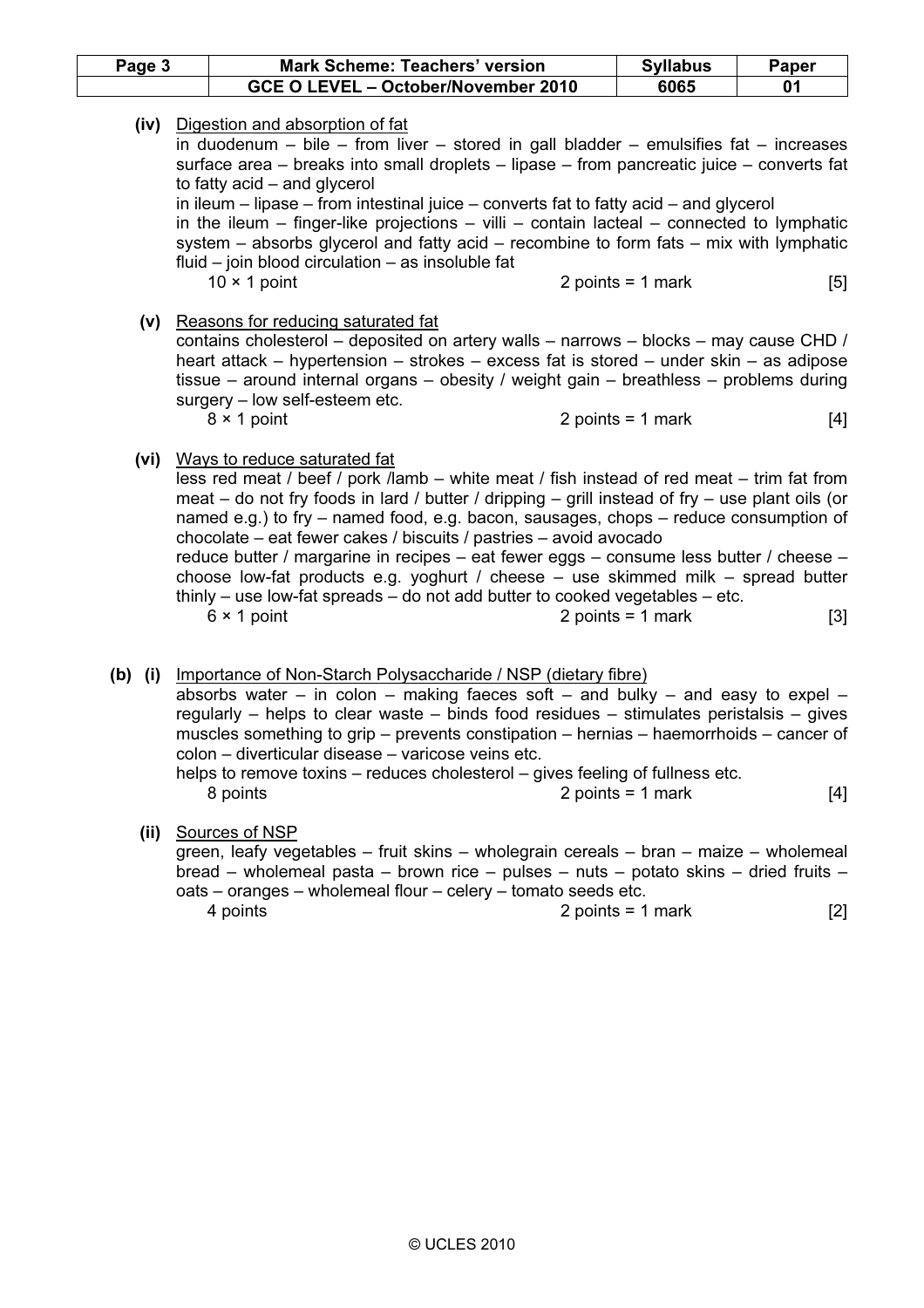| Page 4 | <b>Mark Scheme: Teachers' version</b> |      | Paper |
|--------|---------------------------------------|------|-------|
|        | GCE O LEVEL – October/November 2010   | 6065 |       |

# (c) Uses of Water

absorbed by NSP – removes waste

forms part of protoplasm in cells – 70% of body is water

constituent of body fluids – saliva / blood / digestive juices / lymph

required in metabolic reactions – all processes take place in solution

aids absorption – nutrients dissolve in water for easy absorption

keeps mucous membranes moist – protects body from infection

lubricates joints – prevents ends of bones damaging each other – knees, elbows

maintains body temperature / cools body – lost in perspiration

needed during lactation – for milk production

maintains water balance – continually being lost – needs replacing – prevents dehydration helps to eliminate waste – from kidneys as urine – makes food easier to eat / swallow helps to keep faeces soft – prevents constipation etc.

 4 uses – 1 point each + 4 pieces of additional information 8 points and 1 and 2 points = 1 mark 14 and 14 and 14 and 14 and 14 and 14 and 14 and 14 and 14 and 14 and 14 and 14 and 14 and 14 and 14 and 14 and 14 and 14 and 14 and 14 and 14 and 14 and 14 and 14 and 14 and 14 and 14

# (d) Good eating habits in children

eat meals with rest of family – do not allow to leave table – cut food if necessary – to encourage independence – small portion – encourage to eat everything – regular mealtimes – should begin day with breakfast – start metabolism – no snacking between meals – will not be hungry for meal – do not use sweets as a reward – or punish by not giving certain foods – serve attractively – variety of colours – variety of flavours – easy to eat – no strong flavours – variety of foods – variety of textures – avoid sweet drinks before meals – spoils appetite – water with meal – include fresh fruit and vegetables

should include 500mls / 1 pint milk daily – introduce new foods – for wide variety of nutrients – avoid oily foods

so they will grow up liking different foods – and will not be fussy – may be difficult to digest – encourage to use cutlery properly – avoid overfeeding – risk of obesity in later life etc. (may illustrate with examples)

# 12 points in the contract of the contract of the 2 points = 1 mark in the contract of the 161

[Section A Total = 40]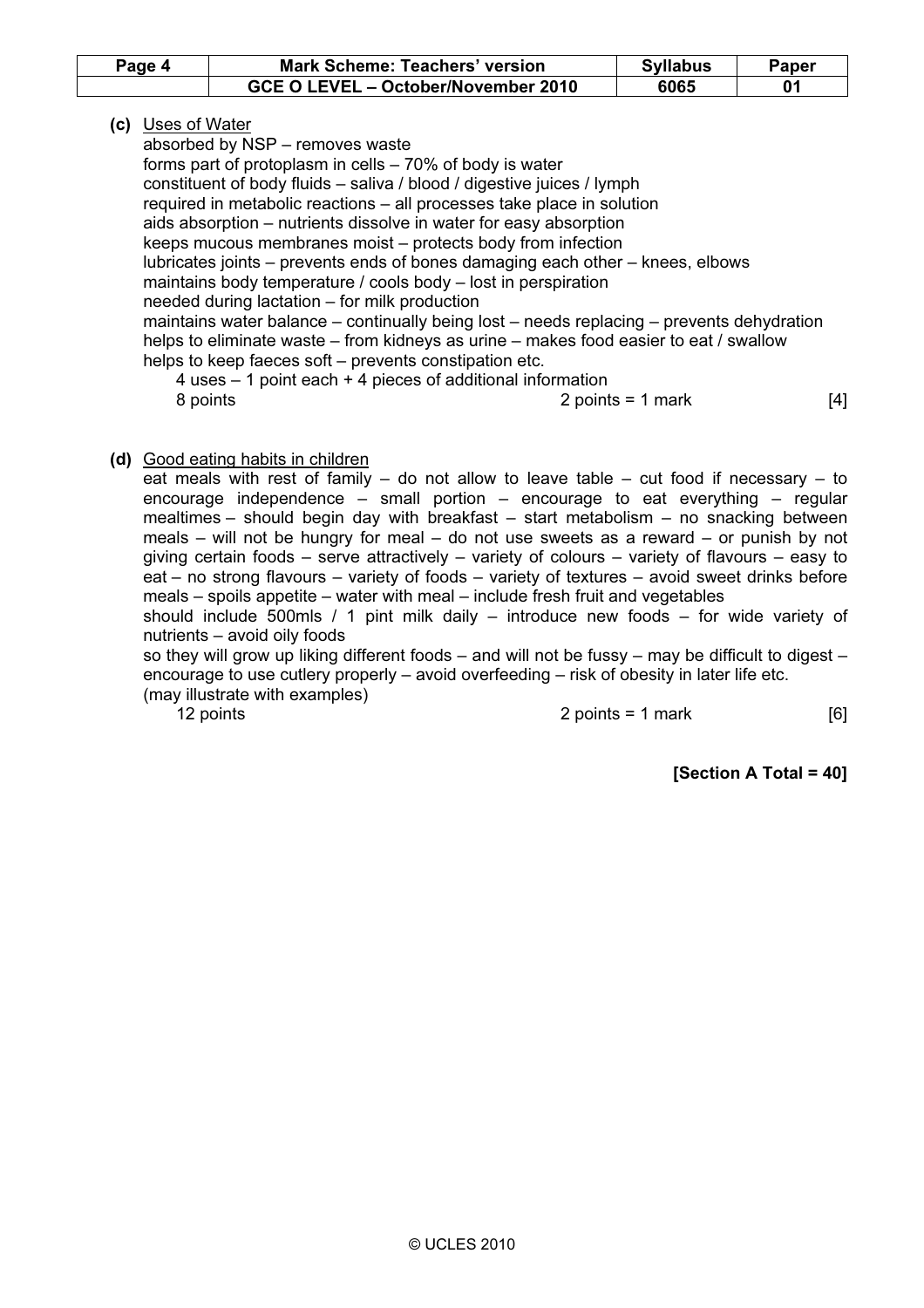|                                                                                               |                                                           |  | GCE O LEVEL - October/November 2010                                                                                     | 6065                | 01  |  |  |  |
|-----------------------------------------------------------------------------------------------|-----------------------------------------------------------|--|-------------------------------------------------------------------------------------------------------------------------|---------------------|-----|--|--|--|
|                                                                                               |                                                           |  |                                                                                                                         |                     |     |  |  |  |
|                                                                                               |                                                           |  |                                                                                                                         |                     |     |  |  |  |
|                                                                                               | (a) Points to consider when meal planning<br>$\mathbf{2}$ |  |                                                                                                                         |                     |     |  |  |  |
|                                                                                               |                                                           |  | (NB do NOT credit 'balanced' or points on nutrition.)                                                                   |                     |     |  |  |  |
|                                                                                               |                                                           |  | climate / time of year $-$ hot meals in cold weather $-$ e.g. soup in winter, salads in summer                          |                     |     |  |  |  |
|                                                                                               |                                                           |  | equipment available – may need freezer for dessert / baking tins etc.                                                   |                     |     |  |  |  |
|                                                                                               |                                                           |  | vary colour – e.g. not mince and potatoes followed by chocolate dessert / tomato soup then                              |                     |     |  |  |  |
|                                                                                               |                                                           |  | tomatoes in main course                                                                                                 |                     |     |  |  |  |
| vary flavour $-$ do not repeat flavours in courses $-$ e.g. fish with lemon sauce followed by |                                                           |  |                                                                                                                         |                     |     |  |  |  |
| lemon meringue pie<br>vary texture - avoid pastry in two courses etc.                         |                                                           |  |                                                                                                                         |                     |     |  |  |  |
|                                                                                               |                                                           |  |                                                                                                                         |                     |     |  |  |  |
|                                                                                               |                                                           |  | variety of cooking methods                                                                                              |                     |     |  |  |  |
|                                                                                               |                                                           |  | meals should be attractive - use garnishes / decorations                                                                |                     |     |  |  |  |
|                                                                                               |                                                           |  | consider cost – use LBV protein / eggs / cheap cuts of meat                                                             |                     |     |  |  |  |
|                                                                                               |                                                           |  | season – use fruit and vegetables in season – cheaper                                                                   |                     |     |  |  |  |
|                                                                                               |                                                           |  | availability of food - use left-overs / garden produce / local produce                                                  |                     |     |  |  |  |
|                                                                                               |                                                           |  | shopping facilities – may need to buy fresh produce daily<br>skill of cook – may not know how to make choux pastry etc. |                     |     |  |  |  |
|                                                                                               |                                                           |  | time available – may need to use quick methods e.g. frying / grilling                                                   |                     |     |  |  |  |
|                                                                                               |                                                           |  | likes and dislikes - avoid food not enjoyed - waste                                                                     |                     |     |  |  |  |
|                                                                                               |                                                           |  | special requirements - consider vegetarians / diets etc.                                                                |                     |     |  |  |  |
|                                                                                               |                                                           |  | ages of people taking meal – e.g. old may need easily-digested food – manual workers may                                |                     |     |  |  |  |
|                                                                                               |                                                           |  | need greater quantity of food                                                                                           |                     |     |  |  |  |
|                                                                                               |                                                           |  | occasion - birthday party / packed meal / Christmas lunch                                                               |                     |     |  |  |  |
|                                                                                               |                                                           |  | consider whole meal - not an elaborate first course then simple dessert                                                 |                     |     |  |  |  |
|                                                                                               |                                                           |  | number to serve – quantity required – to have enough food / to avoid waste                                              |                     |     |  |  |  |
|                                                                                               |                                                           |  | religion - Hindus do not eat beef / Jews do not eat pork etc.                                                           |                     |     |  |  |  |
|                                                                                               |                                                           |  | gender - females require additional iron etc.                                                                           |                     |     |  |  |  |
|                                                                                               |                                                           |  | 5 points $+$ 5 examples = 10 points                                                                                     | 2 points = $1$ mark |     |  |  |  |
|                                                                                               |                                                           |  |                                                                                                                         |                     | [5] |  |  |  |

| sufficient protein          | - growth of (foetus)                                           |  |
|-----------------------------|----------------------------------------------------------------|--|
| calcium and / or phosphorus | - building bones / teeth                                       |  |
| vitamin D                   | $-$ to absorb calcium                                          |  |
| iron                        | - for baby's first six months - prevent anaemia in mother -    |  |
|                             | formation of haemoglobin                                       |  |
| vitamin C                   | - to absorb iron                                               |  |
| vitamin A                   | - for baby's eyesight                                          |  |
| <b>NSP</b>                  | - prevent constipation                                         |  |
| reduced fat                 | $-$ difficult to digest $-$ baby too big $-$ mother overweight |  |
| reduced sugar               | - less active so less energy used                              |  |
| folate / folic acid         | - prevent neural tube defects / spina bifida                   |  |
| 12 points                   | 2 points = $1$ mark<br>[6]                                     |  |

(c) Problems if sugar content is too high

| tooth decay – bacteria change sugar to acids – dissolve enamel                  |                                                                                                |     |
|---------------------------------------------------------------------------------|------------------------------------------------------------------------------------------------|-----|
| excess stored as fat – obesity – breathless – low self-esteem – baby overweight |                                                                                                |     |
|                                                                                 | associated with $CHD -$ varicose veins $-$ hypertension etc. $-$ risk of diabetes $-$ too much |     |
| glucose in blood for insulin produced                                           |                                                                                                |     |
| 8 points                                                                        | 2 points = 1 mark                                                                              | [4] |
|                                                                                 |                                                                                                |     |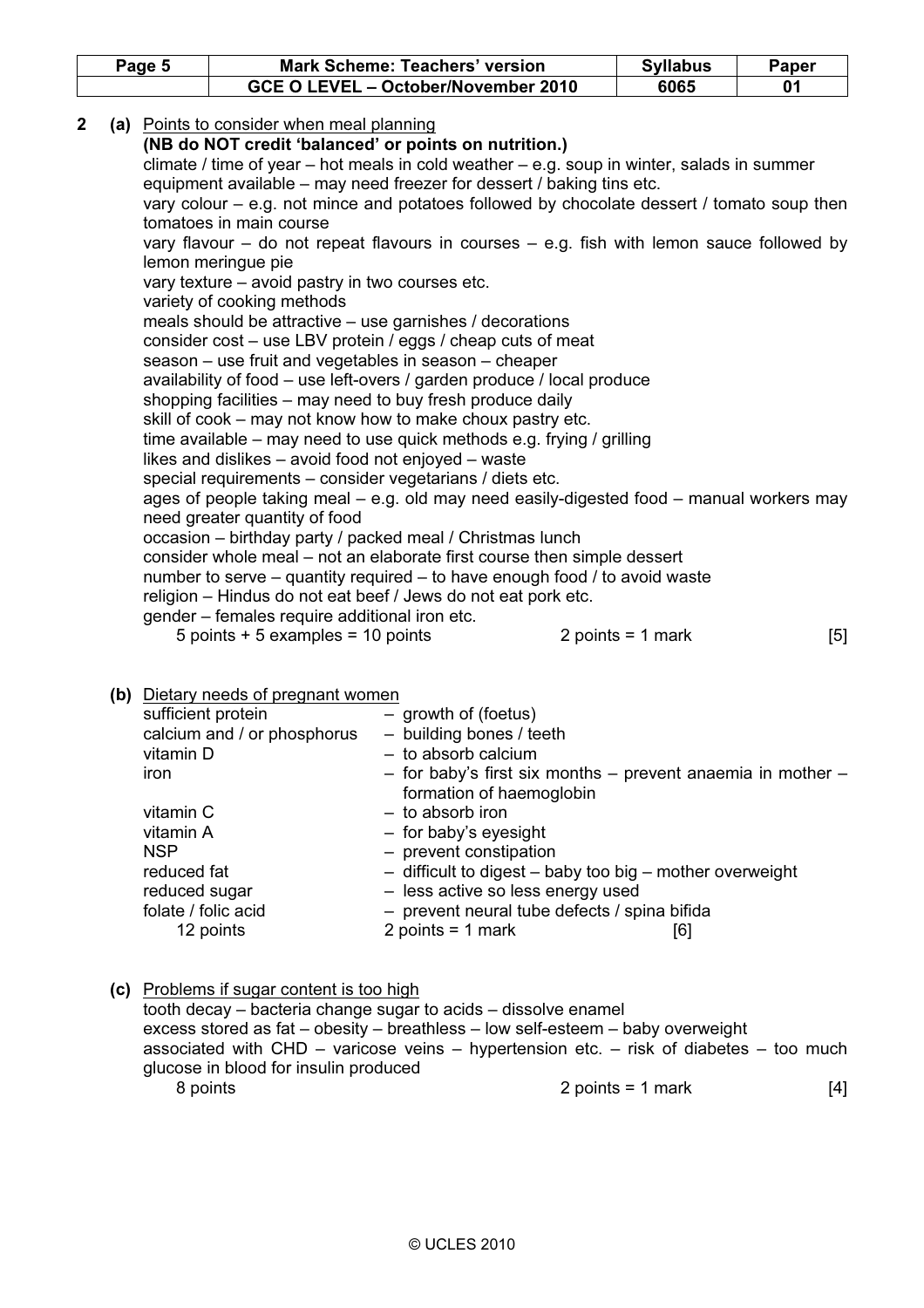|                          | Page 6 |                  | <b>Mark Scheme: Teachers' version</b>                                                                                                                                                                                                                                                                                                                                                                                                                                                                                                                                                                                                                                                                                                                                                      | <b>Syllabus</b>                                                                                                                                                                                                                | Paper      |
|--------------------------|--------|------------------|--------------------------------------------------------------------------------------------------------------------------------------------------------------------------------------------------------------------------------------------------------------------------------------------------------------------------------------------------------------------------------------------------------------------------------------------------------------------------------------------------------------------------------------------------------------------------------------------------------------------------------------------------------------------------------------------------------------------------------------------------------------------------------------------|--------------------------------------------------------------------------------------------------------------------------------------------------------------------------------------------------------------------------------|------------|
|                          |        |                  | GCE O LEVEL - October/November 2010                                                                                                                                                                                                                                                                                                                                                                                                                                                                                                                                                                                                                                                                                                                                                        | 6065                                                                                                                                                                                                                           | 01         |
| 3<br><b>Flour</b><br>Fat |        |                  | (a) Choice of flour and fat for shortcrust pastry<br>not SR flour – has a chemical raising agent<br>$plain - air$ is raising agent<br>white $-$ lighter texture $-$ rises more easily<br>soft – low gluten content – for more crumbly pastry<br>wholemeal flour - or mix with white flour - adds $NSP - i$ ron - rougher texture - produces a<br>heavier result - nutty flavour<br>hard fat - does not melt when rubbing in - fat should be cold / chilled - not easily melted<br>before baking – margarine – butter – good colour – and flavour – butter is more expensive –<br>lard – crumbly / short result – because it does not contain water – poor colour – and flavour –<br>mixture of lard and margarine - has qualities of both fats etc.<br>10 points to cover both ingredients | 2 points = $1$ mark                                                                                                                                                                                                            | [5]        |
|                          |        |                  | (b) Method of making shortcrust pastry<br>sieve flour $-$ trap air $-$ remove lumps $-$ impurities<br>cut fat into small pieces – easier to rub in<br>rub fat into flour – thumbs over fingertips – coolest part of hand<br>lift hands high – to incorporate air – keep mixture cool<br>mixture should look like fine breadcrumbs - add cold water - all at once - measure<br>accurately – mix with round-bladed knife – cool – draw pastry together with fingertips – stiff<br>$d$ ough – not sticky – knead lightly – to avoid pressing out air – to form a smooth dough –<br>leave in a cool place before rolling – to allow gluten to relax<br>12 points                                                                                                                               | 2 points = $1$ mark                                                                                                                                                                                                            | [6]        |
|                          |        | (c) Named dishes | meat / fruit pie – Cornish pasties – curry puffs – savoury slice – fruit flan – lemon meringue<br>pie – jam tarts – quiche – sausage rolls – cheese straws etc.                                                                                                                                                                                                                                                                                                                                                                                                                                                                                                                                                                                                                            | the problem in the second control of the second control of the second control of the second control of the second control of the second control of the second control of the second control of the second control of the secon | <b>LOJ</b> |

4 points 1 mark 2 points = 1 mark [2]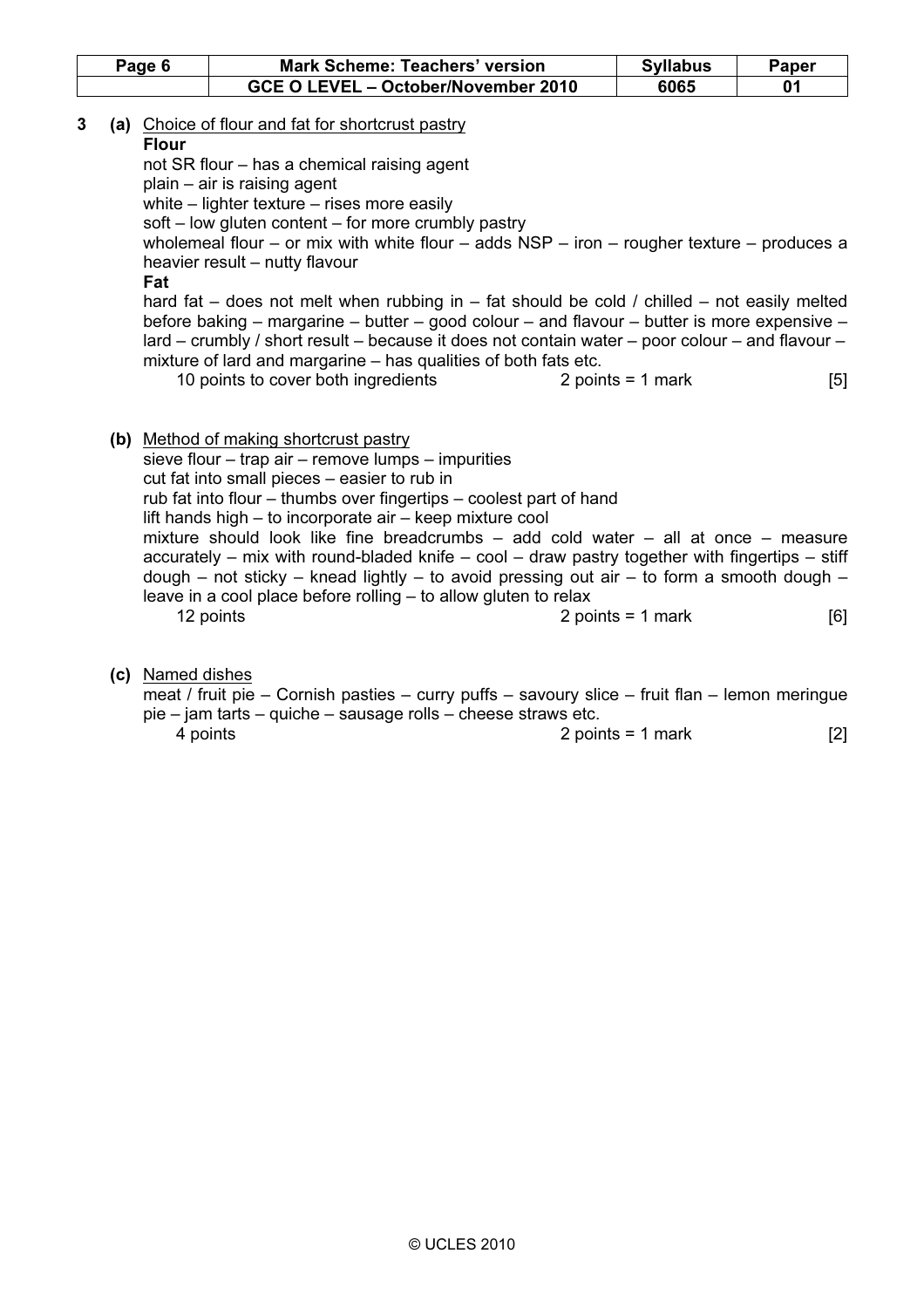| Page 7 |  | <b>Mark Scheme: Teachers' version</b>                                                                                                                                                                                                                                                                                                                                                                                                                                                                                                                                                                                                                                                                                                                                                                                                                                                         |  | <b>Syllabus</b>     | Paper |  |
|--------|--|-----------------------------------------------------------------------------------------------------------------------------------------------------------------------------------------------------------------------------------------------------------------------------------------------------------------------------------------------------------------------------------------------------------------------------------------------------------------------------------------------------------------------------------------------------------------------------------------------------------------------------------------------------------------------------------------------------------------------------------------------------------------------------------------------------------------------------------------------------------------------------------------------|--|---------------------|-------|--|
|        |  | GCE O LEVEL - October/November 2010                                                                                                                                                                                                                                                                                                                                                                                                                                                                                                                                                                                                                                                                                                                                                                                                                                                           |  | 6065                | 01    |  |
|        |  | (d) (i) Pastry shrinks during baking<br>pastry stretched during rolling out<br>stretched during shaping / lining flan ring etc.<br>not allowed to rest before baking<br>2 points                                                                                                                                                                                                                                                                                                                                                                                                                                                                                                                                                                                                                                                                                                              |  |                     |       |  |
|        |  | (ii) Hard, tough pastry<br>conditions for making pastry not cool enough<br>fat not hard enough<br>fat melted during rubbing in<br>not enough air incorporated during preparation<br>heavy handling / kneading heavily / pressed too much when rolling<br>too much kneading developed gluten<br>pastry re-rolled too many times<br>too much water added to rubbed-in mixture / wrong proportions<br>too much flour for rolling out<br>pastry turned over during rolling etc.<br>2 points                                                                                                                                                                                                                                                                                                                                                                                                       |  |                     |       |  |
|        |  | 4 points                                                                                                                                                                                                                                                                                                                                                                                                                                                                                                                                                                                                                                                                                                                                                                                                                                                                                      |  | 2 points = $1$ mark | [2]   |  |
| 4      |  | (a) Reasons for cooking<br>to make it safe to eat - bacteria in meat killed by heat<br>to destroy toxins - in red kidney beans<br>improve appearance<br>give hot food in cold weather – soup in winter etc.<br>reduces bulk of food - cooked green vegetables etc.<br>makes food more digestible - cooked starch digested more readily than raw<br>changes colour of food – meat from red to brown / brown crust<br>changes texture – egg sets on heating etc. – tenderises meat<br>change of flavour - meat extractives developed during cooking<br>add variety of foods – eggs can be poached, fried, boiled etc.<br>make new products - jam, pickles, condensed milk etc.<br>mix together different foods - cakes, sauces, casseroles etc.<br>preserves food - milk scalded, fruit made into jam etc.<br>smell stimulates digestive juices - curry, fried bacon etc.<br>removes excess fat |  |                     |       |  |
|        |  | develops aroma<br>10 points                                                                                                                                                                                                                                                                                                                                                                                                                                                                                                                                                                                                                                                                                                                                                                                                                                                                   |  | 2 points = $1$ mark | [5]   |  |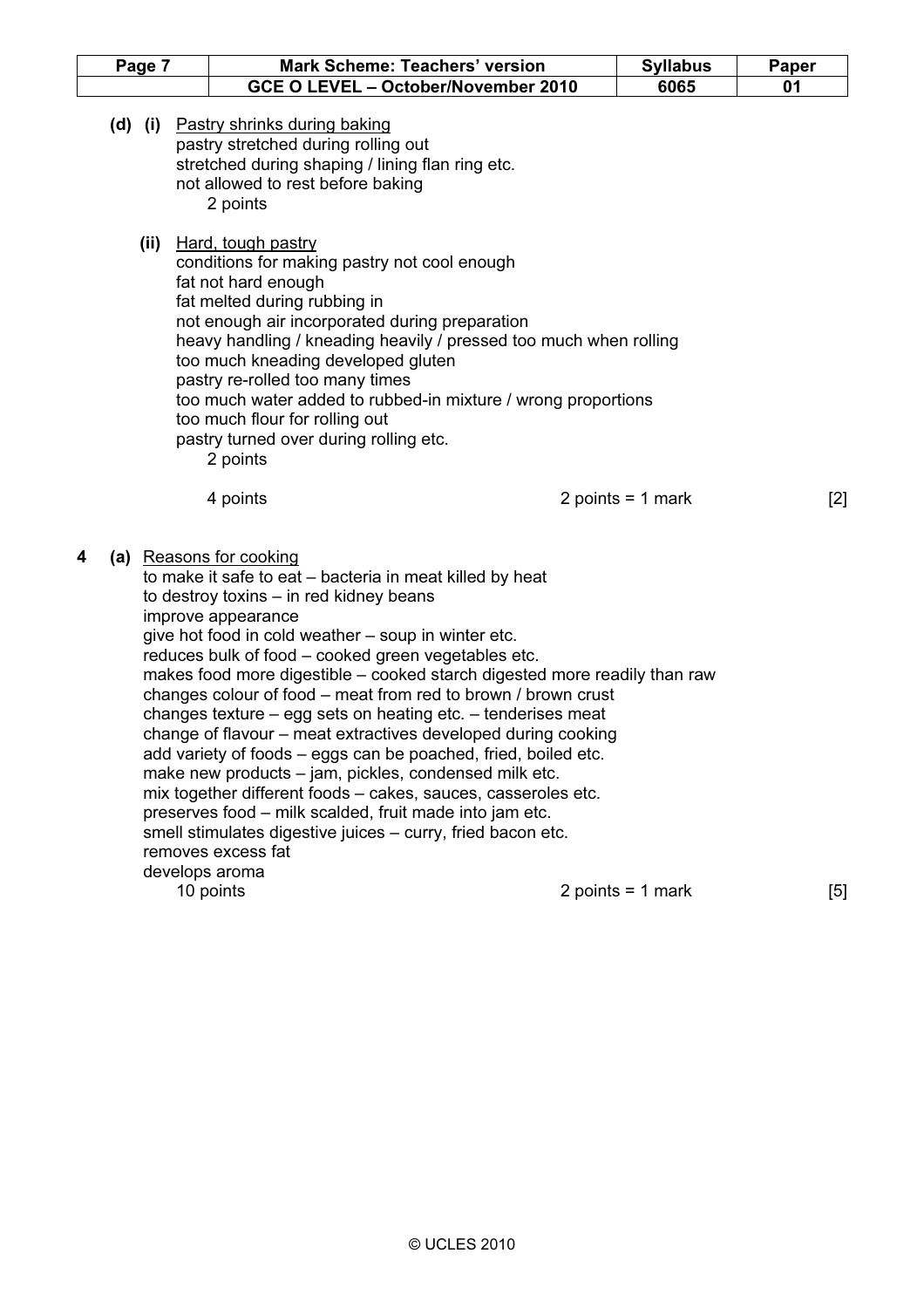| Page 8 | <b>Mark Scheme: Teachers' version</b> | <b>Syllabus</b> | Paper |
|--------|---------------------------------------|-----------------|-------|
|        | GCE O LEVEL - October/November 2010   | 6065            |       |

(b) Advantages and disadvantages of frying

Advantages

quick method of cooking food browns deep frying gives even colour to foods crisp surface flavour developed appetising smell different types of frying – 2 methods – 1 point sautéing dry shallow deep stir-frying if foods are coated juices are sealed in – prevents absorption of fat coating holds fragile foods in shape – prevents breaking up etc. high satiety value

#### **Disadvantages**

| adds fat to product                                          |                   |     |
|--------------------------------------------------------------|-------------------|-----|
| increases calorific value of food                            |                   |     |
| needs constant attention during cooking                      |                   |     |
| can be a dangerous process                                   |                   |     |
| can be expensive to buy enough oil for deep fat pan          |                   |     |
| cannot cook large amounts at once                            |                   |     |
| cannot leave unattended                                      |                   |     |
| fried food difficult to digest                               |                   |     |
| unhealthy method of cooking – linked to CHD / obesity        |                   |     |
| can be difficult to judge temperature of fat                 |                   |     |
| if too hot food will be overcooked on outside – raw inside   |                   |     |
| if too cool food will absorb oil – unappetising              |                   |     |
| needs skill for successful results                           |                   |     |
| must strain oil when cool to remove crumbs of food           |                   |     |
| decomposing / burnt food gives bitter flavour to fried foods |                   |     |
| burnt crumbs leave dark specks on food                       |                   |     |
| 10 points                                                    | 2 points = 1 mark | [5] |
|                                                              |                   |     |

 (c) Saving time when preparing and cooking family meals collect ingredients and equipment required before starting to cook read recipe carefully – wastes time constantly referring to books use some raw dishes / courses – fruit salad / vegetable salad make use of electrical equipment – mixer / blender etc. microwave oven – pressure cooker – frying and grilling are quick methods make use of convenience foods – e.g. frozen puff pastry use soft margarine for creaming – quicker and easier tenderise meat before cooking – use tender cuts – less cooking time – prepare and cook food in bulk – freeze some – saves time another day make stews and casseroles – require little attention – fewer pans to wash do not peel vegetables e.g. carrots, potatoes – scrub to remove soil cook and serve in same dish – saves washing up do not cook too much food – cook when required – no time spent on re-heating one-stage method of making rich cakes cut potatoes etc. into smaller pieces – cook quicker lids on pans – cook quicker etc. 10 points 2 points = 1 mark [5]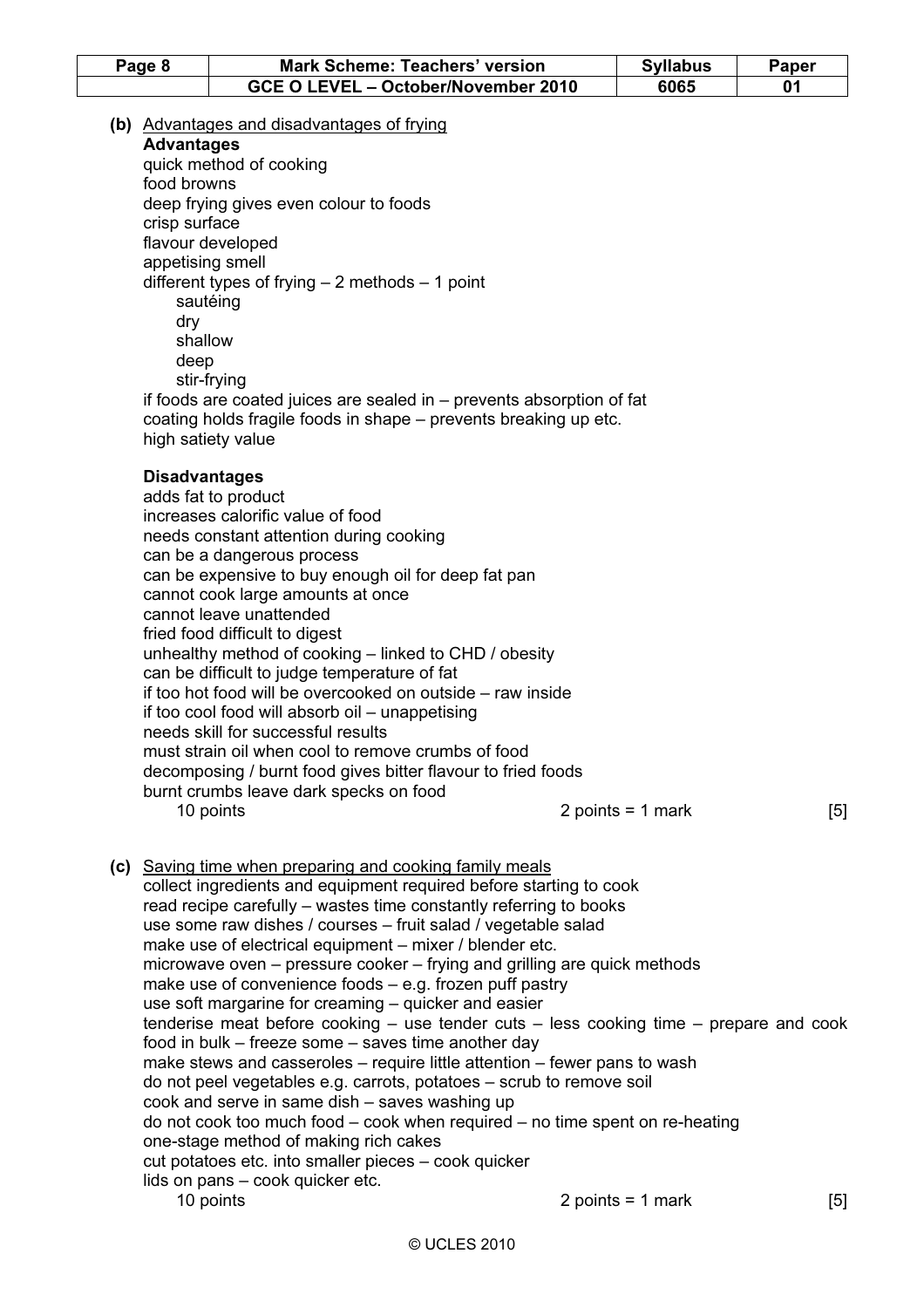| Page 9 |  |                                               |                                                                                                                                                                                                                                                                | <b>Mark Scheme: Teachers' version</b>                                                                                                                                                                                                                                                                                                         | <b>Syllabus</b>     | Paper |
|--------|--|-----------------------------------------------|----------------------------------------------------------------------------------------------------------------------------------------------------------------------------------------------------------------------------------------------------------------|-----------------------------------------------------------------------------------------------------------------------------------------------------------------------------------------------------------------------------------------------------------------------------------------------------------------------------------------------|---------------------|-------|
|        |  |                                               |                                                                                                                                                                                                                                                                | GCE O LEVEL - October/November 2010                                                                                                                                                                                                                                                                                                           | 6065                | 01    |
| 5      |  |                                               | (a) Importance of raising agents<br>digest - more attractive etc.                                                                                                                                                                                              | introduces gas $-$ or substances from which gases evolve $-$ during preparation $-$ gas<br>expands – on heating – mixture rises – makes mixtures light – open texture – easier to                                                                                                                                                             |                     |       |
|        |  | 4 points                                      |                                                                                                                                                                                                                                                                |                                                                                                                                                                                                                                                                                                                                               | 2 points = $1$ mark | $[2]$ |
|        |  | sieving<br>creaming<br>rubbing in<br>whipping | (b) Air as a raising agent<br>whisking egg white<br>whisking eggs and sugar<br>rolling and folding<br>5 methods $5 \times 1$ point<br>5 examples $5 \times 1$ point                                                                                            | - flour for shortcrust pastry, scones etc.<br>- fat and sugar for rich cakes<br>- fat and flour for shortcrust pastry<br>- meringue, soufflé<br>- Swiss roll, sponge cake<br>- flaky pastry, puff pastry etc.<br>$-$ cream                                                                                                                    |                     |       |
|        |  |                                               | 10 points                                                                                                                                                                                                                                                      |                                                                                                                                                                                                                                                                                                                                               | 2 points = $1$ mark | [5]   |
|        |  | soft dough                                    | (c) Rules to follow when making bread with yeast<br>knead thoroughly<br>rise in warm place<br>knead for second time<br>shape before proving<br>prove in a warm place<br>leave until double size<br>bake in a hot oven<br>5 rules + 5 explanations<br>10 points | - so gas can push up the mixture<br>- develop gluten<br>- encourage fermentation<br>- break large bubbles of gas<br>- oxygen to encourage yeast growth<br>- or gas will be lost<br>- replace carbon dioxide lost during kneading<br>- open texture to loaf / if over-proved may collapse<br>- to kill yeast / stop fermentation / stop rising | 2 points = $1$ mark | [5]   |
|        |  | ويخالف والمتحدث والمستبرات فالمستطيع          |                                                                                                                                                                                                                                                                |                                                                                                                                                                                                                                                                                                                                               |                     |       |

#### (d) Baking powder

bicarbonate of soda – alkali – cream of tartar – acid – gives a tasteless – colourless residue – with moist – heat – contains a starch filler – to absorb moisture – will give off a fixed amount of gas – suitable for general use – and prevent substances reacting use in creamed cake mixtures, scones, suet pastry etc.

dry – store in an airtight container – dampness encourages a reaction between components carbon dioxide would be given off – resulting in a poor reaction when used in mixtures  $6 \text{ points} = 1 \text{ mark}$  [3]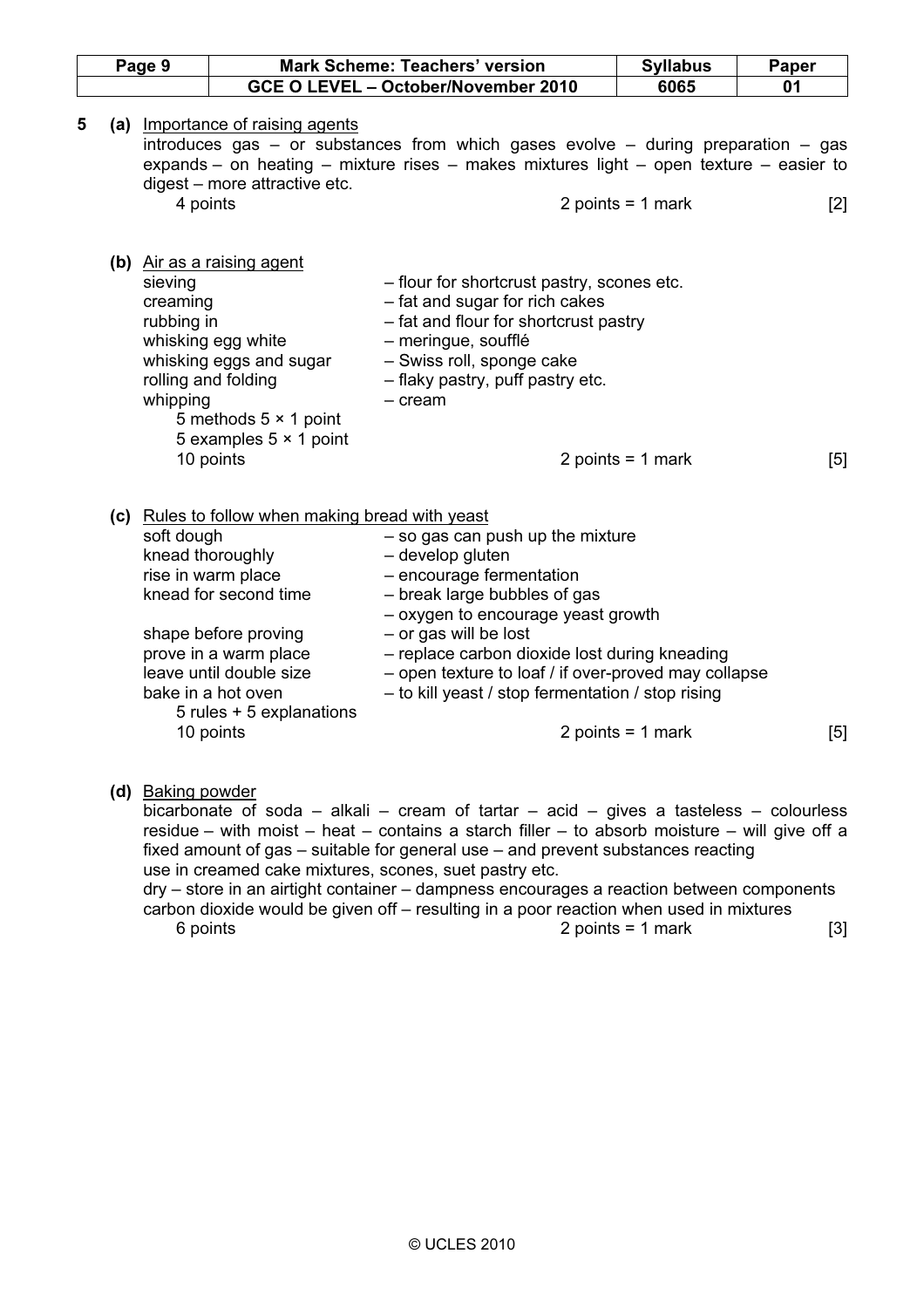| Page 10 | <b>Mark Scheme: Teachers' version</b> | <b>Syllabus</b> | <b>Paper</b> |
|---------|---------------------------------------|-----------------|--------------|
|         | GCE O LEVEL - October/November 2010   | 6065            |              |

6 (a) meat is cooked by a moist method

fat melts – meat shrinks – muscle fibres contract – protein denatures

squeeze out extractives – pass into cooking water – flavour gravy – colour changes from red to brown – oxymyoglobin to haemochrome – B vitamins dissolve in cooking liquid – thiamin destroyed by heat – collagen – insoluble – changes to gelatine – soluble – muscle fibres loosen – meat becomes tender – easy to eat / chew – becomes firm – protein coagulates on heating  $-$  at 60 $^{\circ}$ C etc.

10 points 2 points = 1 mark [5]

## (b) a loaf of bread is baked

rises – warmth of oven encourages fermentation – carbon dioxide produced alcohol evaporates – water evaporates – pushes up dough – yeast is killed – no more carbon dioxide produced – gas in dough expands on heating – protein – gluten – coagulates – shape sets – starch dextrinises – gluten stretches forms crust – browns – crust lifts off / 'oven spring' – framework formed as carbon dioxide continues to expand after shape has set – air replaces gas which has escaped – open texture – starch gelatinises – Maillard browning – reaction between protein and sugar etc.

10 points 2 points = 1 mark [5]

## (c) Changes taking place when a roux sauce is made

fat melts – flour stirred into fat – fat is absorbed by starch grains – mixed to a paste – gentle heat cooks starch – sandy appearance – liquid added – absorbed by cooked starch – add gradually – to prevent formation of lumps – add liquid off heat – prevent lumps – becomes thin liquid when milk has been added – when heated – starch grains soften – swell – absorb liquid – boil – to cook starch – some starch grains rupture / burst – starch gelatinises – sauce thickens

10 points 10 points 1 mark **10** points = 1 mark **[5]**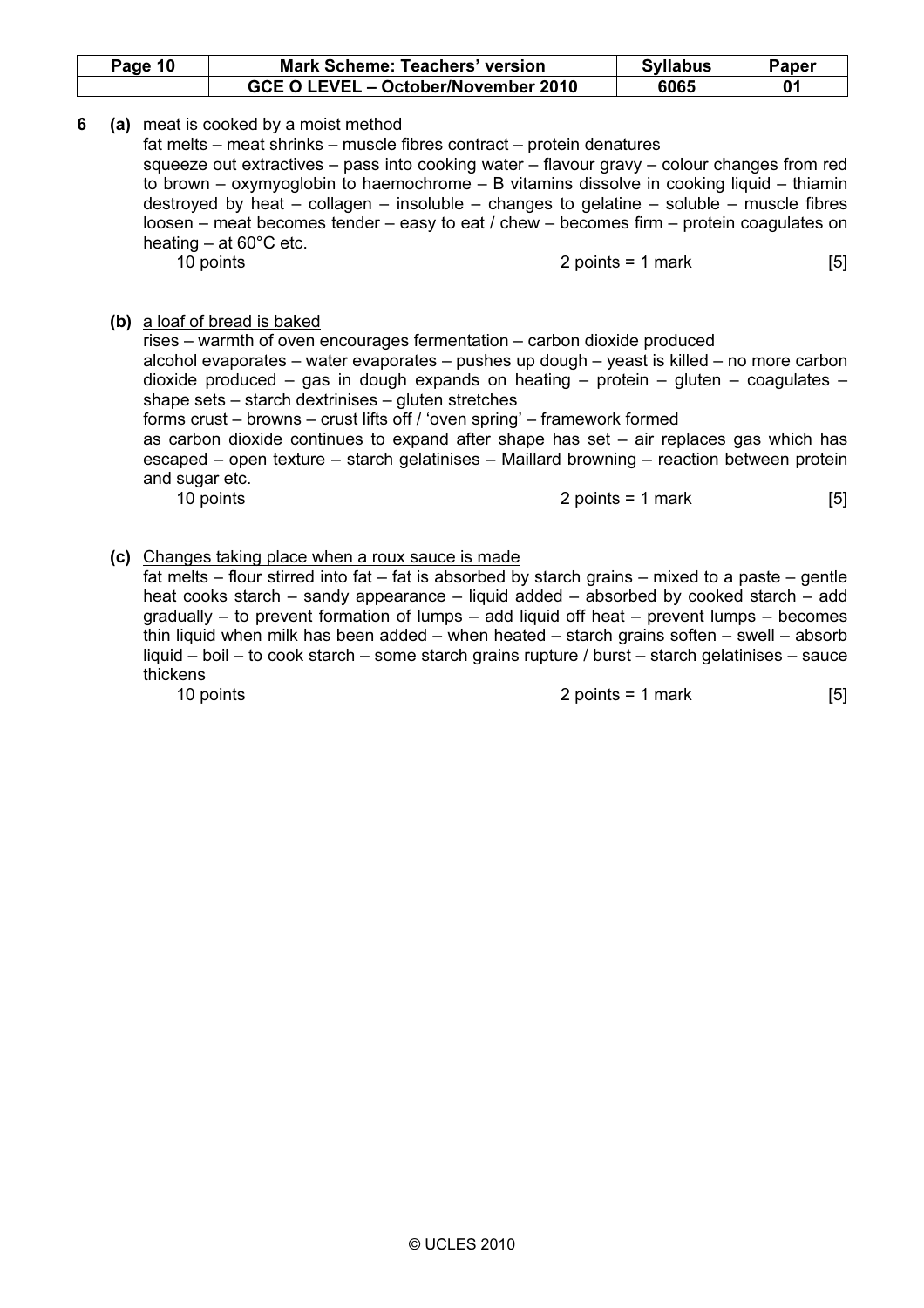| Page 11 | <b>Mark Scheme: Teachers' version</b> | <b>Syllabus</b> | Paper |
|---------|---------------------------------------|-----------------|-------|
|         | GCE O LEVEL - October/November 2010   | 6065            |       |

# 7 (a) Choice and care of kitchen surfaces

worktops needed on either side of sink – and hob – to give a continuous work surface – avoid carrying hot pans etc. – sinks and hobs can be fitted into worktops – for smooth flow of surface – should be at a comfortable height for working – to avoid stretching – or stooping – should be no gaps between surface and equipment – behind sink – or where work surface meets walls – which would trap food – and attract bacteria – contaminates food – can be made of plastic / Formica covering chipboard / wood – wood – marble – granite – stainless steel – ceramic tiles etc.

smooth – hard-wearing – easy to clean – heat-resistant – stain-resistant – resistant to household cleaning agents – and grease – often made with a rolled edge – more comfortable to lean against – less likely to chip – colour to suit décor of kitchen etc.

use (wooden) chopping board – to protect surface from damage – pan stand – to avoid burning plastic / scorching wood – walls must be easy to clean – withstand moisture / condensation – avoid gloss paint to reduce condensation – plastic / vinyl coated wallpapers – attractive – easy to change – floor should not be slippery – not damaged by water – clay tiles – linoleum – etc.

wash surfaces with hot, soapy water – to remove food and grease – and prevent attracting insects etc. – sugar attracts ants – remove food which could stain quickly – e.g. curry sauce etc.

#### 10 points 2 points = 1 mark [5]

#### (b) Choice and care of saucepans

variety of sizes – for different quantities – depending on use – budget – variety of types – omelette – deep fat – frying pan etc. – thick base – will not buckle with heat – flat, ground base – for use with solid fuel or electric stove – to give good contact with solid hot-plate – aluminium – lightweight – dents if dropped – can buckle with strong heat – copper / copper base – conducts heat well – expensive – may need special cleaning – stainless steel – good conductor of heat – hard-wearing – no special cleaning needed – keeps shape – handle firmly attached – prevents accidents – plastic / wooden handle – poor conductor of heat – prevents burns – well-fitting lid – saves fuel – prevents evaporation of water / burning food – non-stick surface – easy to clean – need non-metal utensils – avoid damaging surface – rounded corners between base and sides – prevents food collecting easier to stir – easier to clean – lip on milk pan – easier to pour – size of base should match size of hot-plate – to prevent waste of fuel – enamel – colourful – patterns may match / brighten kitchen – chips if dropped – gradually loses shiny surface – glass – easy to clean – can see contents – pans should be stable when empty – will not tip over when in use etc. 10 points 2 points = 1 mark [5]